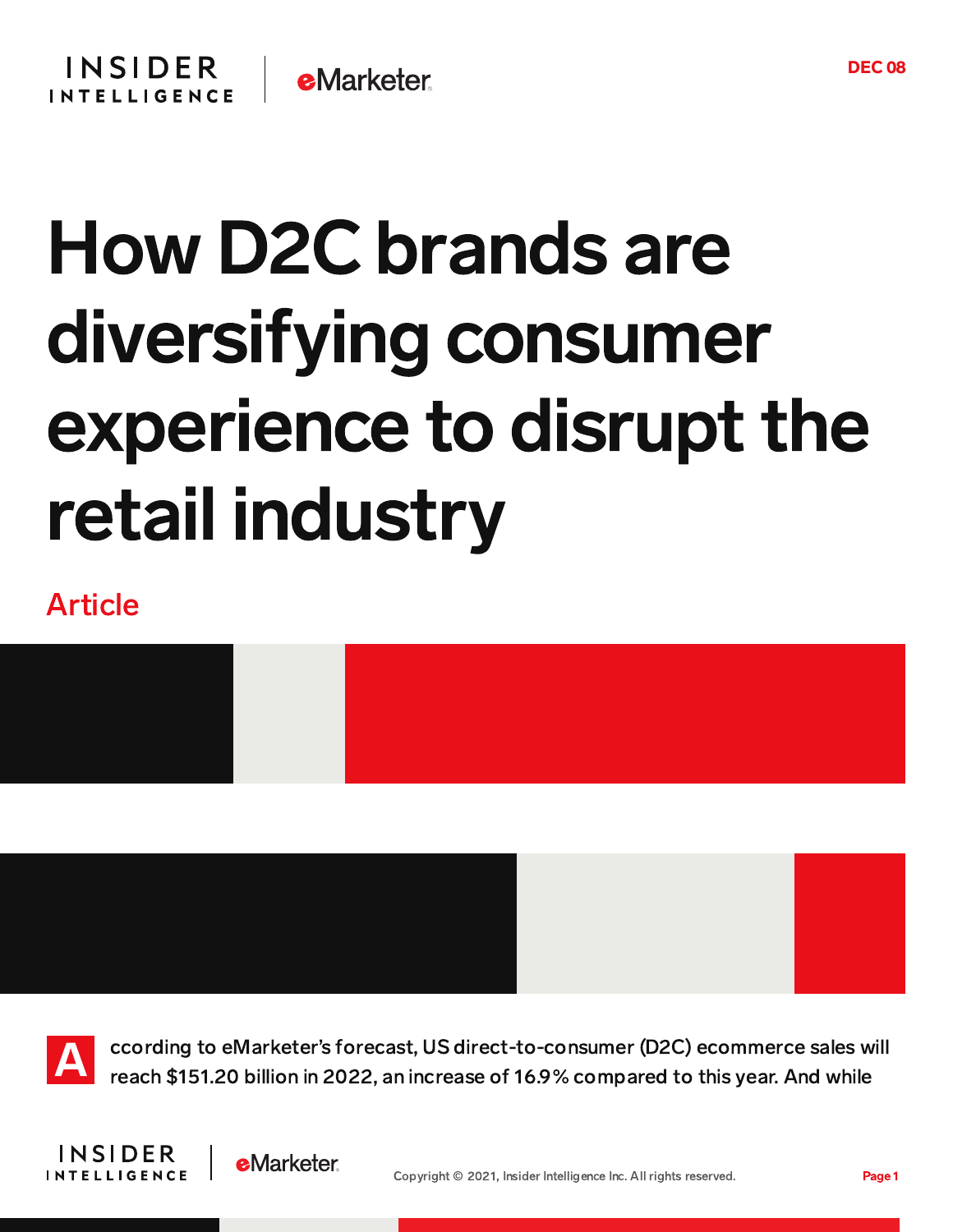D2C purchasing will only account for 2.5% of total retail sales in the year ahead, these brands have challenged and successfully disrupted the retail industry by diversifying consumer experience.

Originally, D2C referred to digitally native brands without a physical storefront that sold directly to consumers by website. Many founders of D2C companies say they went to market with the intent to solve a perceived pain point in the marketplace that they personally experienced. Over time, D2C has evolved into a business model with legacy brands, like Nike and The Clorox Company, having D2C components.

Pure-play D2C companies like Peloton, Warby Parker, and HelloFresh, for example, curate every interaction—from marketing to delivery—with customers and share distinct commonalities that have enabled D2Cs to thrive:

Attract consumers through intentional marketing. Customer acquisition can be expensive for D2Cs. However, the D2C model offers companies control over each product's marketing. Shane Pittson, vice president of growth at [Quip,](https://prolink.emarketer.com/content/what-quip-100-million-raise-says-about-future-of-d2c-brands) told eMarketer that launching as a D2C allowed the oral hygiene provider better "data and perspectives" for conversations with retailers, setting the company up for success.

Offer customers unique, quality products. Because of their direct offerings for customers, each D2C is challenged with convincing customers that it offers something consumers can't find anywhere else. For Ricky Joshi, co-founder and chief strategy officer at mattress company [Saatva,](https://prolink.emarketer.com/content/q-a-saatva-on-popularizing-accessible-luxury-d2c-brand) this means avoiding the "glitz and glitter" that surrounds typical D2C brands and instead "sticking to the value proposition and the philosophy of the company as it started."



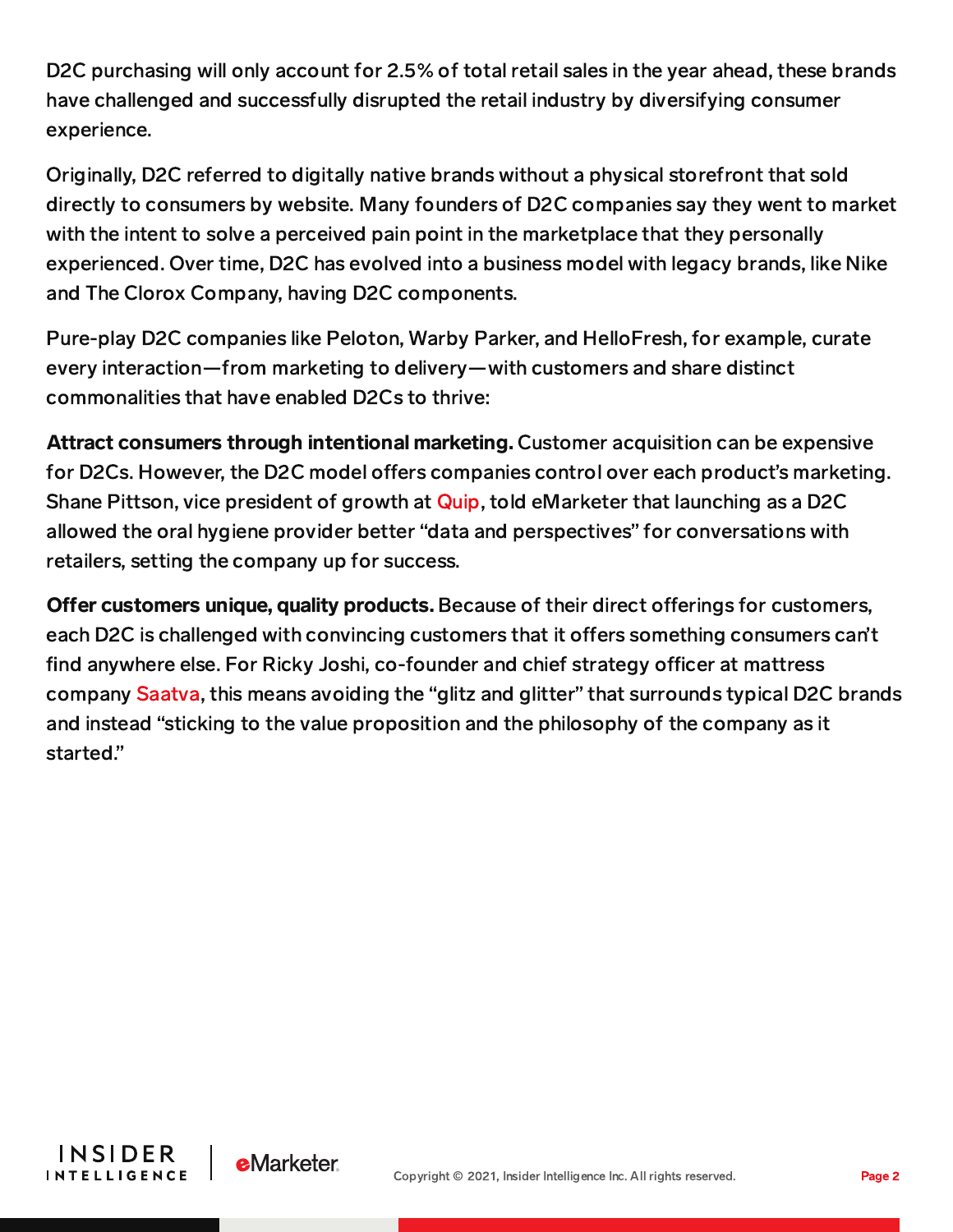## **Direct-to-Consumer (D2C) Ecommerce Sales**



An ability to convert **"**add to cart**"** into **"**proceed to checkout.**"** Like every ecommerce company, D2Cs face the challenge of converting impressions into actual purchases. Strategies for pushing consumers to reach for their wallets look different for each D2C. Kate MacCabe, vice president of product at [Brooklinen,](https://prolink.emarketer.com/content/q-a-brooklinen-forges-path-comfort) shared with eMarketer that the bedding company has actually benefited from limiting consumers' customizations, streamlining the path to purchase in the process. For other D2Cs, increasing conversions may involve adopting partnerships with companies like Shopify to streamline checkout.